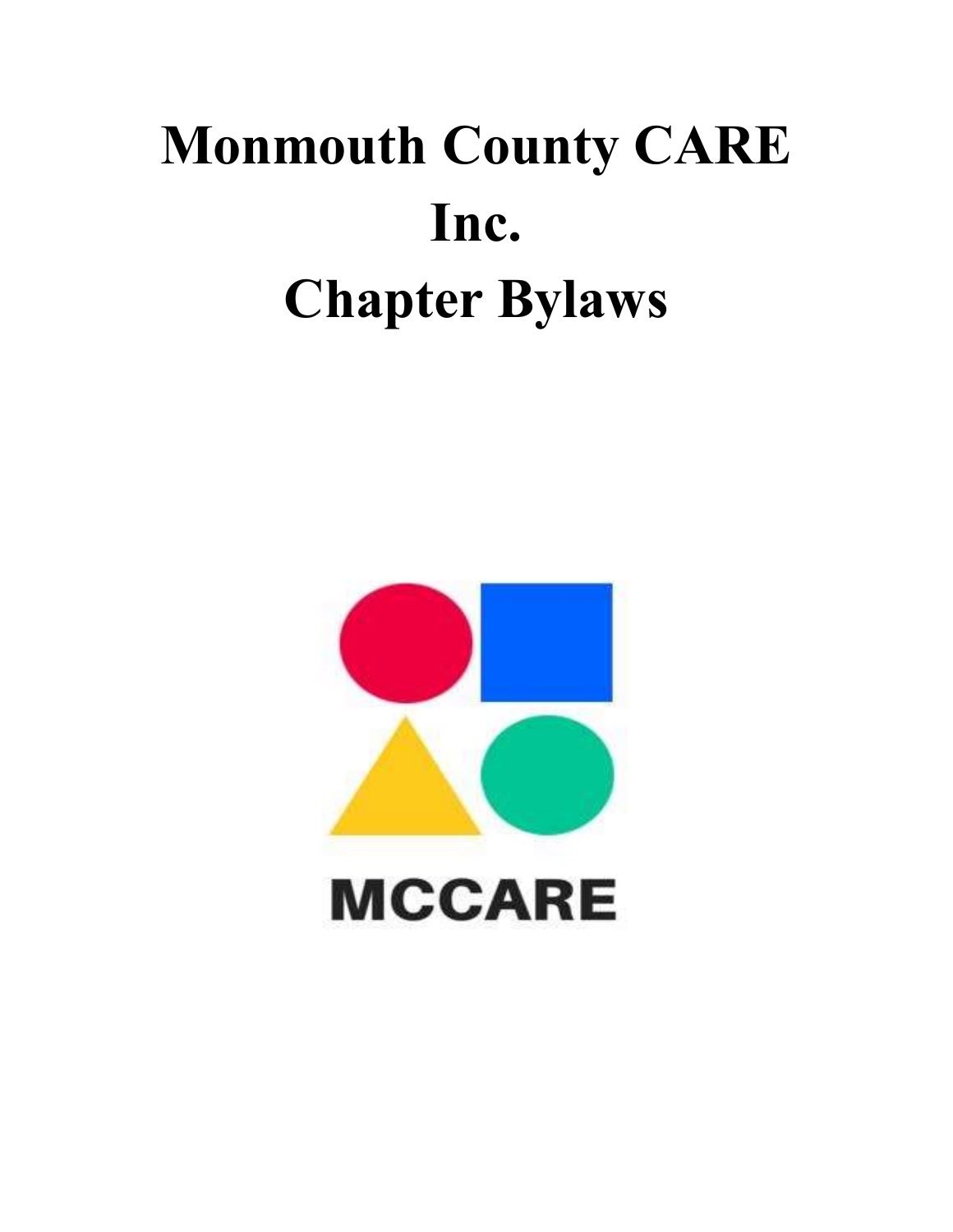# **Preamble**

The following Bylaws shall be subject to, and governed by, the Non-Profit Corporation Act of 2008 and the Article of Incorporation of Monmouth County CARE Inc. In the event of a direct conflict between the herein contained provisions of these Bylaws and the mandatory provisions of the Non-Profit Act of 2008, said Non Corporation Act shall be the prevailing controlling law. In the event of a direct conflict between the provisions of these Bylaws and the Articles of Incorporation of Organization, it shall than be these Bylaws which shall be controlling.

#### **ARTICLE I. Purpose**

**Section 1.** This organization shall educate and assist in the education on reducing the harm of drug use within our community. This said organization shall offer treatment resources, donations, harm reduction supplies etc.

**1.** The status of laws concerning Harm Reduction and Recovery for substance abuse in **Monmouth County,** the state of **New Jersey** and in the United States at large;

**1b.** The policy options for Harm Reduction and Recovery for substance abuse regulation as delineated in the Monmouth County CARE INC. official Policy Statement.

**1c.** The understanding of how to start and run harm reduction centers (needle exchange sites, Cannabis oil and co-op sites, safe consumption sites, safe drug use etc.).

**1d**. We will also be using different harm reduction tools during outreach work with people in our community's that are using drugs.

**1e.1** Help the public at large with harm reduction education, resources and supplies.

**1.e.2** Help the public at large with traditional and Nontraditional Medical Assisted treatment option and resources.

**Section 2.** This organization is not affiliated with any National Organization.

# **ARTICLE 2 Mission Statement**

Monmouth County CARE INC. is a Non-Profit grassroots advocacy organization that promotes the health and dignity of drug users. We provided community education about harm reduction services located within our communities. we are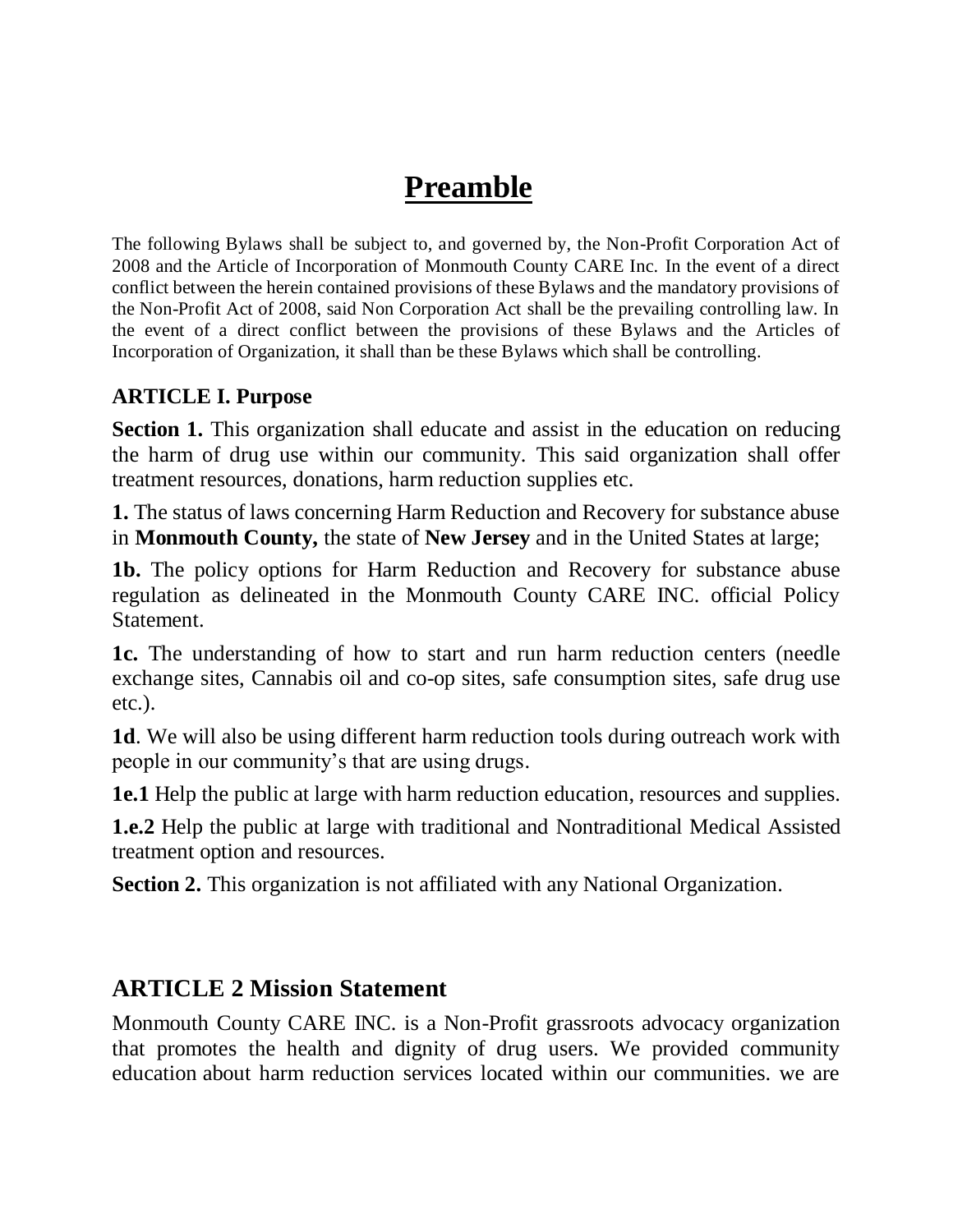also working towards advancing a public health approach to ending the countless overdoses in our communities.

#### **ARTICLE 3 OFFICES**

The Corporation shall maintain one principal office in the state of New Jersey if they would like. Monmouth County CARE Inc. will have a PO Box set up in Middletown NJ.

1601 NJ-35 #69 Middletown NJ 07748

#### **ARTICLE 4 NON-PROFIT PURPOSES**

Tax Exemption. This organization is organized exclusively for one or more of the purposes as specified in Section 501(c)(3) of the Internal Revenue Code of 1986 (hereinafter the "Code") pursuant to the provisions of Chapter 317A of the State Statutes Annotated, known as the State Nonprofit Corporation Act, and laws amendatory thereto, as enacted or hereinafter amended, including, for such purposes, the making of distributions to organizations that qualify as example organizations under Section  $501(c)(3)$  of the Code. There shall be no capital stock issued, and this corporation is not organized for profit, nor shall any person or member derive any benefit whatsoever, nor shall any pecuniary profit or benefit inure to the members of this corporation, except that the corporation shall be authorized and empowered to pay reasonable compensation for services rendered and to make payments and distributions in furtherance of the purposes as described in Article IV.

Notwithstanding any other provision of these articles, this corporation shall not, except to an insubstantial degree, engage in any activities or exercise any powers that are not in furtherance of the purposes of this corporation, or is not permitted to be carried on by a corporation exempt from federal income tax under section 50l(c)(3) of the Internal Revenue Code, or corresponding section of any future federal tax code.

**Dissolution:** "Dissolution" means the complete disbanding of the Corporation so that it no longer functions as a corporate entity. Upon the dissolution of the Corporation, its property shall be applied and distributed as follows: (1) all liabilities and obligations of the Corporation shall be paid and discharged or adequate provision shall be made therefore; (2) pursuant to a plan adopted by the board of directors, assets shall be transferred or conveyed to one or more domestic or foreign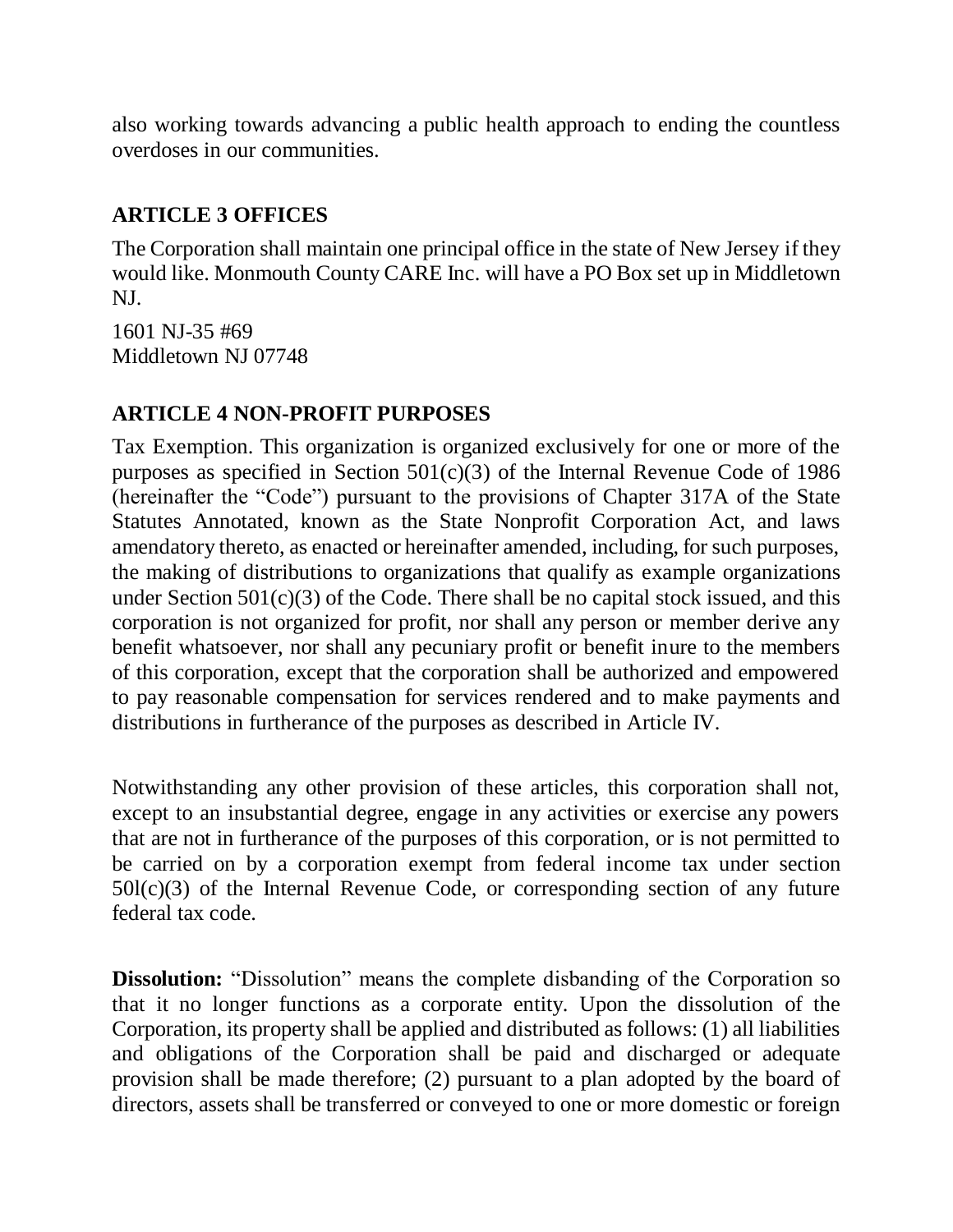corporation, society, or organization that qualify as exempt organizations under section 501(c)(3) of the Code and are engaged in activities substantially similar to those of the corporation.

# **ARTICLE 5. Rights and Obligations of Chapters**

# **Section 1.**

**1a.** Monmouth County CARE Inc. will be working towards advancing a public health approach to ending the countless overdoses in our communities.

**1b.** Monmouth County CARE Inc. will educate the community on harm reduction techniques, resources etc.

**1c.** Monmouth County CARE Inc. will have voluntary Drug User support groups for people that are on a traditional and nontraditional MAT programs. Current and former drug users are welcome to these groups. **We turn no one away ever.**

**1d.** Monmouth County CARE Inc. may raise funds for harm reduction Items (clean needles, Narcan, etc.) activities and events, including collecting voluntary payments directly from members, or engaging in other fundraising and donation events.

**1f.** Monmouth County CARE Inc. will never be governed by any government body. Including Police, Parole etc.

**1g.** Notwithstanding any provision of these Bylaws, the Chapter shall not engage in any activities not permitted to be carried on by an organization exempt from Federal income tax under sections  $501(c)(3)$  of the Internal Revenue Code of 1986 (or the corresponding provision of any future United States internal revenue law).

# **ARTICLE 6. Membership**

**Section 1.** The membership will be set up on a member voluntary basis:

**1a.** Anyone can engage in open chapter activities and events.

**1b**. Anyone interested in furthering the purpose of the organization and getting involved can do so at any time on a voluntary basis.

# **Section 3. Travel Guidelines.**

#### **There may be times when Monmouth County CARE could have opportunities for traveling to do outreach work, Annual business meeting or other events.**

**3a.** During all trips where hotel or shared lodging is used, Chapter will follow all applicable hotel policies regarding occupancy. All expenses are paid by individual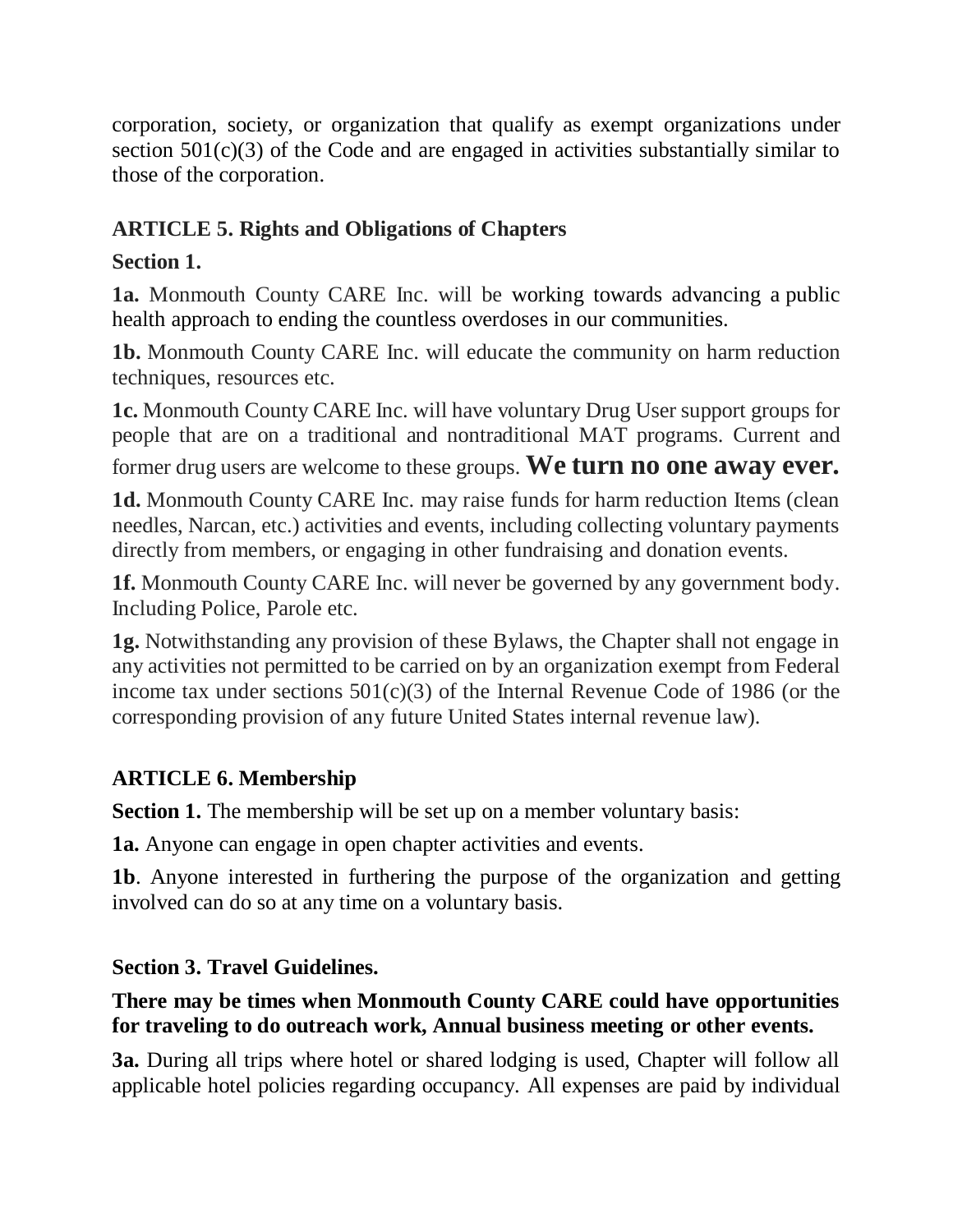and not by Monmouth County CARE Inc. Monmouth County CARE Inc. will never paid expenses for any individual.

**3b.** Monmouth County CARE will not be responsible for any issues that may arise during travel situations.

#### **ARTICLE 7. Board of Directors**

**Section 1.** Only active members of the Chapter shall be eligible to serve as elected or appointed members of the Board of Directors. Active members are people that do outreach work at least 4 times a year.

**1a.** Duties of Officers of the Board of Directors These are descriptions of duties and are to be used as guidelines for Chapter leadership. There are no specific limitations or obligations of responsibility or authority. The Board and Officers shall act as a team and be ready and willing to share information and duties. Board members shall cross-train and assist wherever possible.

**1b.** The Executive Director/ President provides the main leadership role for the chapter. The Executive Director is central to the strategy and overall success of the Chapter, and is responsible for the following duties:

- Point of contact for all internal communications:
- Maintaining Chapter Bylaws, Articles of Incorporation and Mission **Statement**
- Planning and execution of short-term and long-term goal
- Maintaining the Chapter email account;
- Facilitation of board meetings;
- Filing taxes
- Facilitate and plan different community events
- Maintain organizational business
- Maintain Treasure activity's

**2c**. The Deputy Director is 2nd in command of the organization. The Deputy Director assists the Executive Director with all primary responsibilities when needed and is also in charge of the following duties:

- Preparing Annual meeting agenda with director
- Facilitation promotion of membership
- Facilitate and plan different community events

**2d.** The Treasurer is the financial manager of the Chapter, making sure all the money is accounted for and ensuring that the chapter is raising money. This position is held by the Director and deputy director. The Treasurer's duties are the following: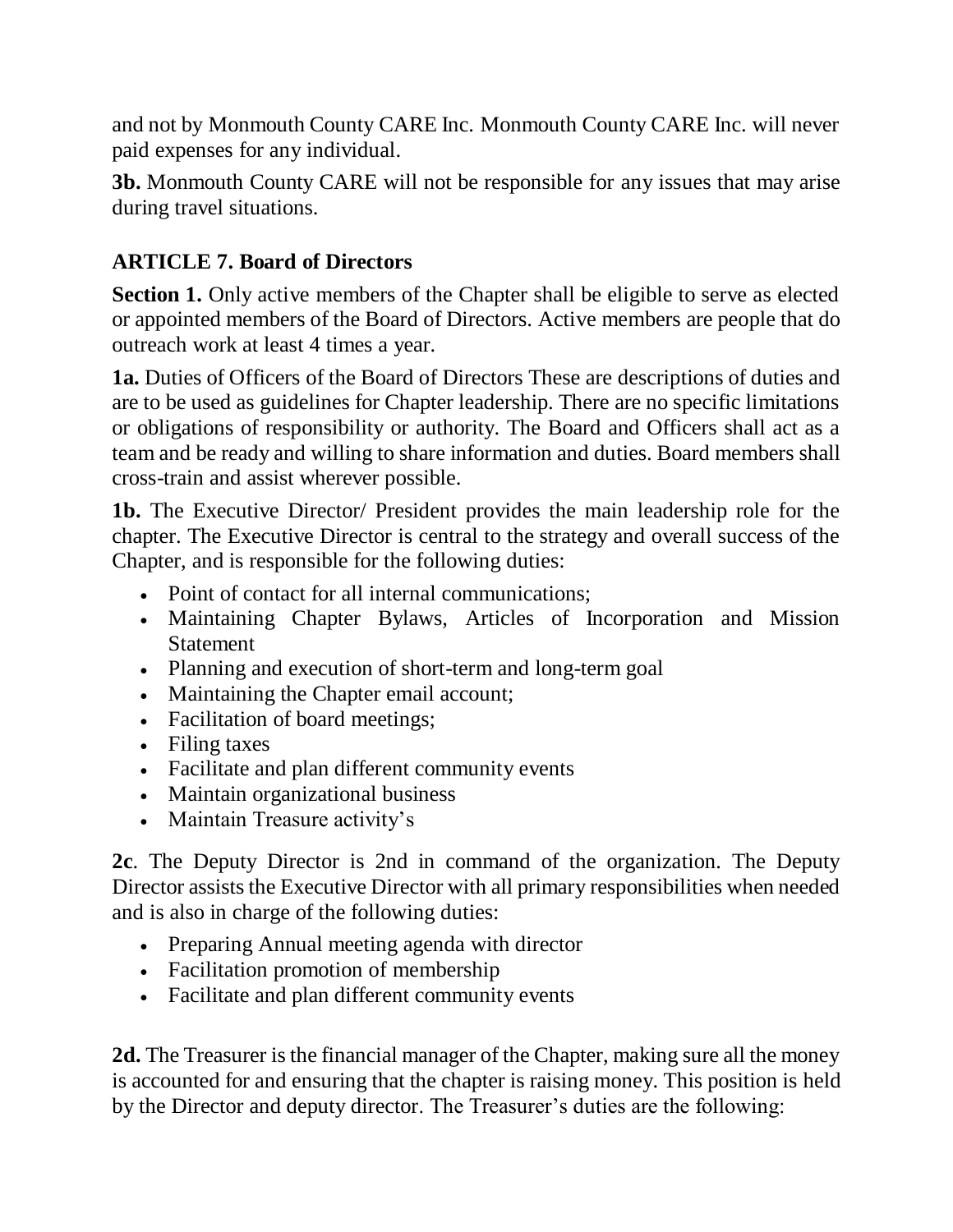- Updating the monthly bank account statement;
- Planning and execution of short-term and long-term fundraising strategy;
- Maintaining financial records of merchandise and membership dues;
- Filing taxes with Executive Director.

**2e.** The Communications Director oversees the chapter's public image and outreach to the community and local media. This position is to be held by the Director. The Communication Director oversees the following duties:

- Managing the Chapter's social media accounts and website;
- Regular communication with Monmouth County CARE membership;
- Distribution of chapter materials and monthly newsletter if applicable.

**2f**. The Secretary is the record keeper of the organization and is intrinsic to the organization of the chapter. The Secretary oversees these duties:

- Documentation of Annual BOD meeting minutes;
- Documentation of monthly conference call with Director and/or Deputy **Director**

**Section 3.** There are no term limits for Elected Directors. Elections will be held at the Annual Business meeting or anytime there is a board position available.

**3a.** Any Board member or Officer may be removed for just cause by a supermajority of 65% of the Board present and voting in the affirmative.

**3b.** Absences from Annual Business meeting represent just cause for removal from the Board. The Board member subject to removal is not eligible to vote on this matter.

**Section 4.** Filling Board vacancies: Board members may nominate candidates immediately following the vacancy. Elections may also occur at this meeting or be scheduled for the first available opportunity. Candidates to fill Board vacancies must be active members of this organization and capable of carrying out the duties and responsibilities of the position.

**4a.** In the event no qualified candidates are nominated to fill a vacant board position, the Board may defer filling such vacancy until a qualified candidate is nominated and approved by vote of the Board of Directors.

**Section 5.** The quorum for the Board of Directors to conduct business shall be a majority of currently seated directors, with a minimum quorum of two (2) members.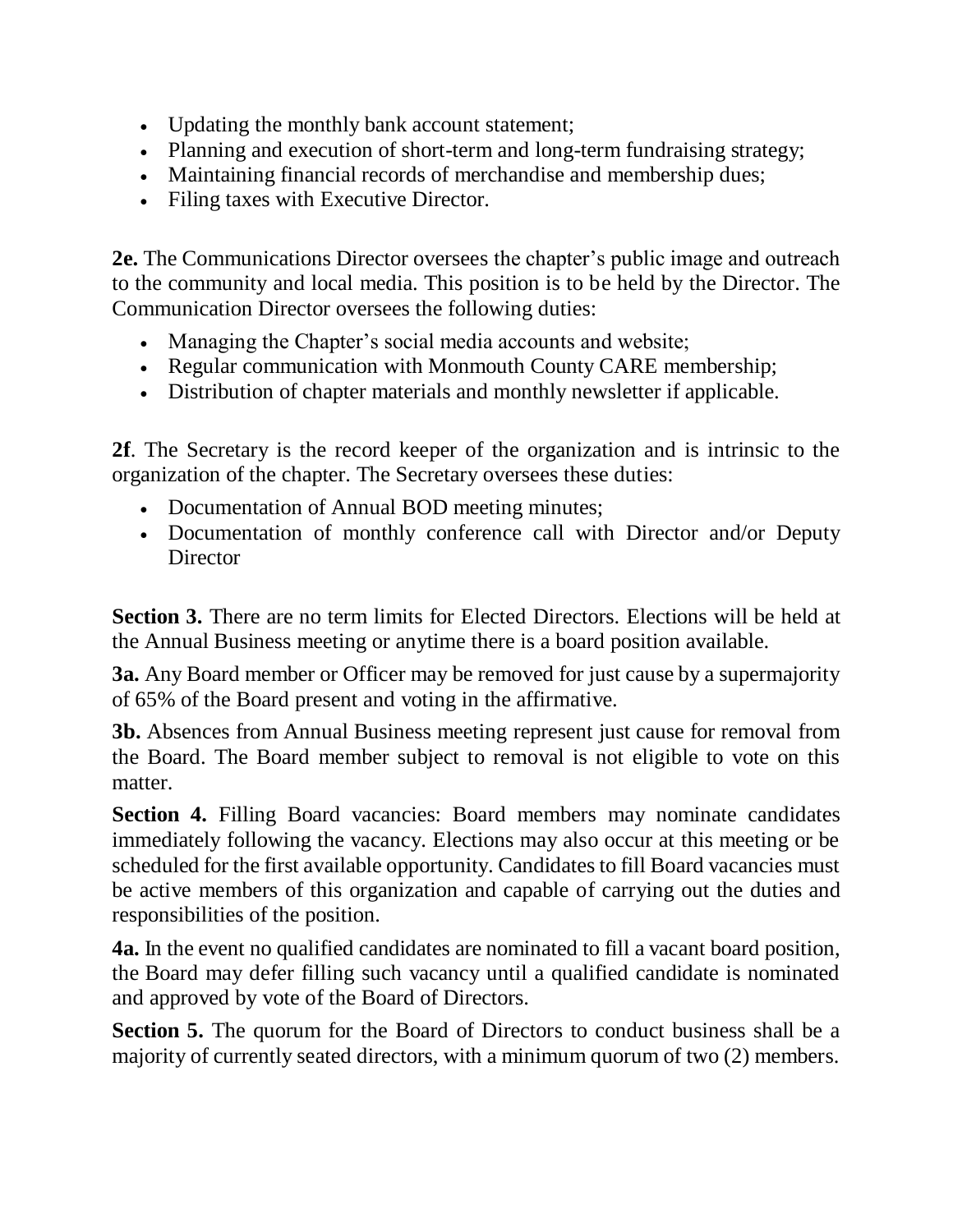**Section 6.** Board of Director is a voluntary membership to sit on the Board of Monmouth County CARE Inc. No salaries or benefits of any kind are paid to any Board member.

#### **ARTICLE 8. Voting**

**Section 1.** Only active members may vote. The quorum is two (2) members.

**1a.** No new member, who joins at a meeting, may vote at that meeting, but may vote only at subsequent meetings. Must make 3 consecutive meetings to be able to vote. The member may vote at the Third meeting. If member misses meeting it starts all over.

#### **ARTICLE 9. Finances**

**Section 1.** All funds are to be deposited and handled through a checking account at a reputable financial institution under the name of the Chapter and maintained by the Director and Deputy Director.

**1a.** A bank account must be established.

**1b.** The Director is authorized on the Corporation's behalf to sign checks, drafts, or other orders for payment of money; to sign acceptances, notes, or other instruments of indebtedness; to enter into contracts; or to execute and deliver other documents and instruments.

**1c.** The Chapter shall provide a copy of all financial to board of directors quarterly.

**1d.** There is no salaries or benefits paid out to any board of directors or members at any time.

**1f.** All money paid out must be approved by at least 2 board members. By phone with out of state board members is OK.

#### **ARTICLE 10. Elections**

**Section 1.** Board seats shall all be filled by election or special elections, and no financial commitment or donation to the Chapter may be required in exchange for election to the board of directors. Nominations and elections for board members shall take place during the regularly quarterly meeting held in the month of January. Special election can happen during any quarterly meeting or during a called emergency meeting by the director.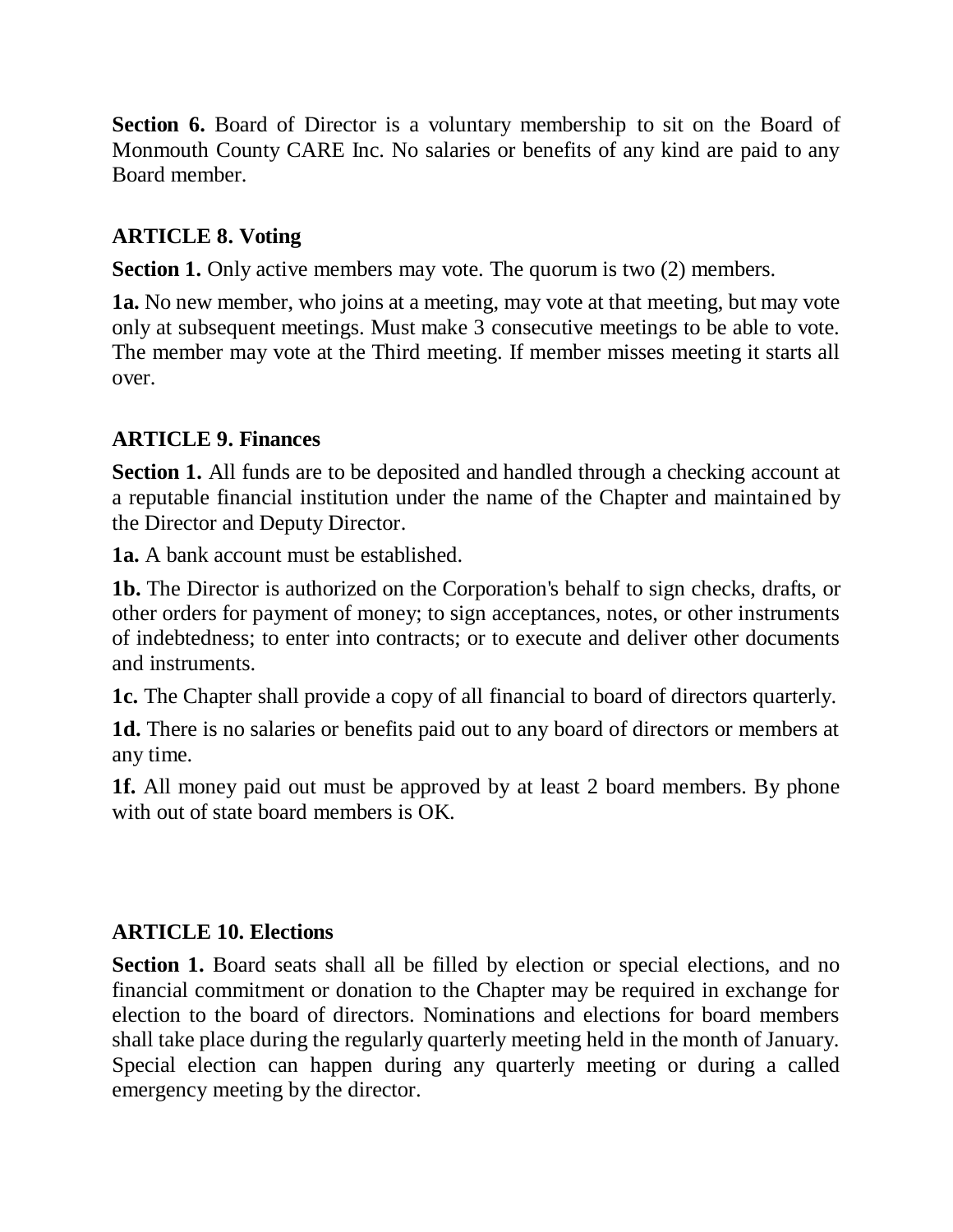# **Section 2. Election rules:**

**2a.** Any Board member may nominate someone run for the board of director seat.

**2b.** The majority required to elect a new Board member is 2/3.

**2c.** In the event that 2/3 cannot be obtained by the board, the voting will be postponed until the next meeting.

**2d.** At the discretion of the Executive Director, voting may be either by show of hands, voicing 'aye' or 'nay', or by written ballot.

#### **ARTICLE 11. Parliamentary Authority**

**Section 1.** Monmouth County CARE INC. bylaws and "Roberts Rules of Order", shall be used in all cases not covered by these bylaws, including but not limited to removal of officers from the board and/or expulsion of members.

#### **ARTICLE 12. Copies of Bylaws**

**Section 1.** Copies of bylaws shall be posted on the official Chapter website and made available to anyone upon request.

# **Article 13 AMENDMENTS**

**1. Amendments to Bylaws-** The Bylaws may be altered or amended, or new Bylaws adopted, at any meeting of the Board of Directors, by a vote of a majority of the directors in office, if at least ten (10) days' written notice is given of the intention to take such action at such meeting.

**2. Amendments to Articles**- The Articles of Incorporation may be altered or amended, or new Articles adopted, at any meeting of the Board of Directors, by a vote of a majority of the directors in office, if at least ten (10) days written notice is given of the intention to take such action at such meeting.

# **Article 14 MISCELLANEOUS PROVISIONS**

**1. Fiscal Year-**The annual accounting period of the corporation shall begin on January 1 of each year, unless changed by the Board of Directors.

**2. Checks.** All checks, drafts, or other orders for the payment of money shall be signed such Officer or Officers or such other person or persons as the Board of state in Bylaws Article 7 Board of Directors.